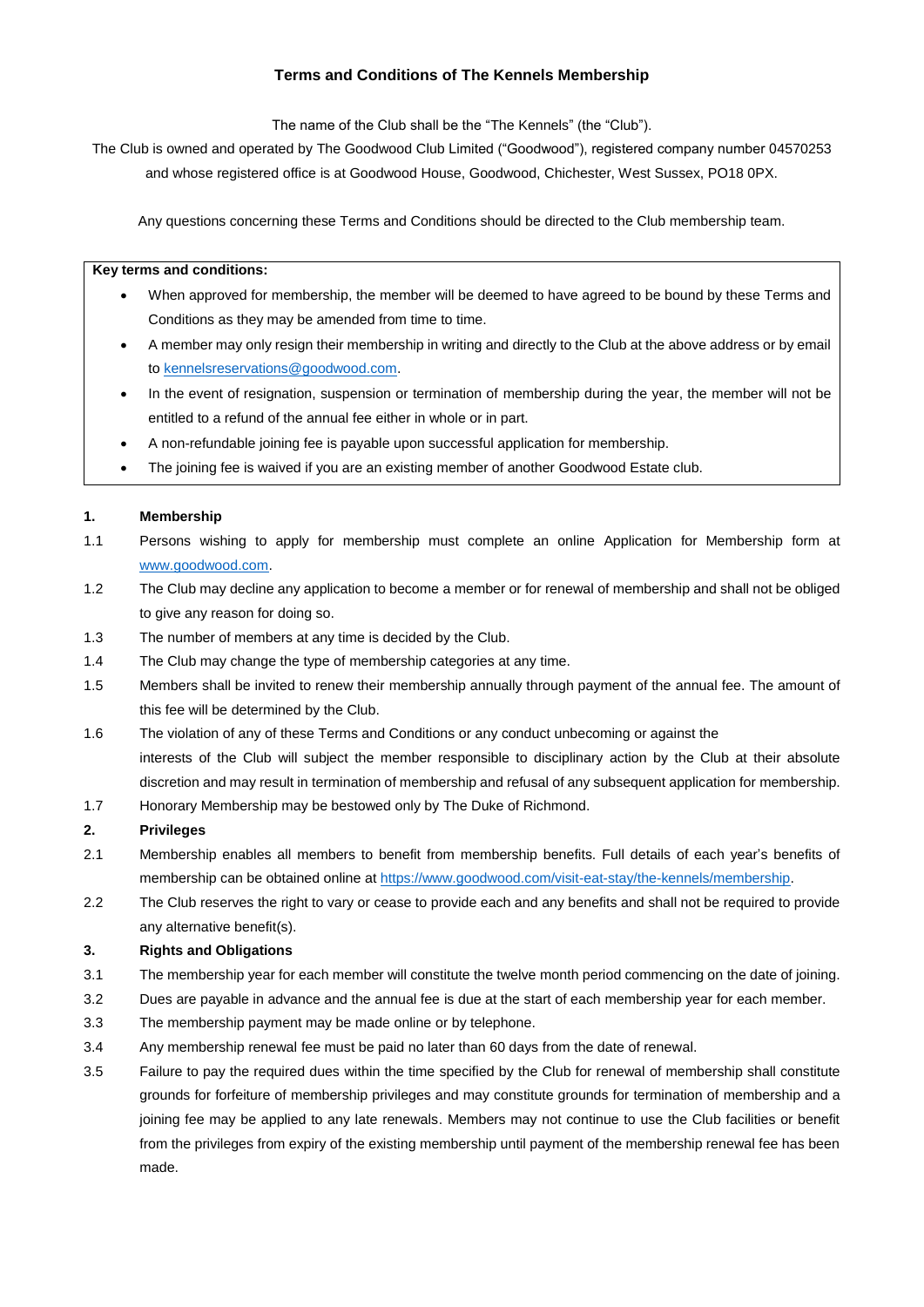- 3.6 The member shall be responsible for the conduct of their guests and for ensuring payment of all charges incurred by them and their guests. If the behaviour of any guest of the member is deemed to be unsatisfactory the member shall at the request of the Club ensure that the guest leaves the premises.
- 3.7 Goodwood does not accept responsibility for property belonging to members or their guests and the member is responsible for safeguarding its own possessions, materials and property whilst using the facilities.
- 3.8 It is expected that members and their guests will choose to dress in a manner befitting the surroundings.
- 3.9 The Kennels facilities will be open on the days and during the hours as may be determined by the Club.
- 3.10 Outside catering is not permitted and The Kennels shall supply all food and beverages consumed on the premises.
- 3.11 Dogs must be kept on a lead at all times and the member is responsible for any damage caused by their dogs.
- 3.12 If a member cancels or reduces the number of people in relation to any dining reservation at The Kennels this must be made at least 48 hours in advance of the booking. Where a deposit has been paid for a dining reservation at The Kennels this is non-refundable in the event of cancellation by the member.
- 3.13 The Club runs a number of events and functions held for members. In the event that a member cancels a booking, provided that notice of cancellation is made no less that ten days prior to the date of the event or function, the Club shall provide a full refund for the tickets. Where a booking is cancelled less than ten days prior to the date of the event or function there shall be no refund unless the Club can re-sell the tickets.
- 3.14 Children under the age of 13 are not allowed in The Kennels unless accompanied and supervised by an adult.
- 3.15 A member may bring up to seven guests who must be accompanied by the member. The Club reserves the right to limit the number of guests that accompany a member on any given day and the number of times a particular guest may use the facilities on a daily basis.

### **4. Data Protection and Compliance**

- 4.1 In accordance with the Data Protection Act 2018, each company in the Goodwood group (The Goodwood Estate Company Limited and each of its subsidiaries) (the 'Company') is registered with the United Kingdom's Information Commissioner's Office as a data controller to collect information. The Company only gathers personal information, such as first and last names, contact details, addresses and email addresses. This information is collected to help the Company manage the membership. The Company also reserves the right to use or disclose any information as needed to satisfy any law, regulation or legal request, to fulfil the requests of members, to provide members with information or to cooperate in any law enforcement or regulatory investigation. Such communications will be provided to members by email, post or by telephone. All personal information that the Company collects about its members will be recorded, used, and protected by the Company in accordance with applicable data protection legislation. The Company's privacy policy can be found at https://www.goodwood.com/terms-andconditions/privacy-policy/, which sets out the Company's general and overarching policy regarding privacy and data. The Company will only retain personal data for as long as necessary to fulfil the purposes it is collected including for the purposes of satisfying any legal requirements. A member has the right to ask the Company to provide them with all the information it processes on them and to ask the Company to rectify, block, complete and delete such personal data or to restrict its use.
- 4.2 The Club has put in place procedures to prevent any employees, agents or subcontractors from engaging in any conduct that would constitute an offence under the Bribery Act 2010 or which would result in liability for fraud, insolvency crimes or other corruption crimes. The Club requires any person who is involved in any way with it, whether as an officer, employee, member or guest or other associated person not to undertake any conduct which would or could constitute such an offence. Appropriate steps will be taken in relation to any person found to be in breach of this obligation. In the case of a member, this will result in immediate termination of membership.

#### 5. **Disputes**

The Club and the members should always seek to resolve any disagreements in a friendly manner and in good faith. In the absence of an amicable settlement, any dispute will be judged in accordance with UK law by the courts of England.